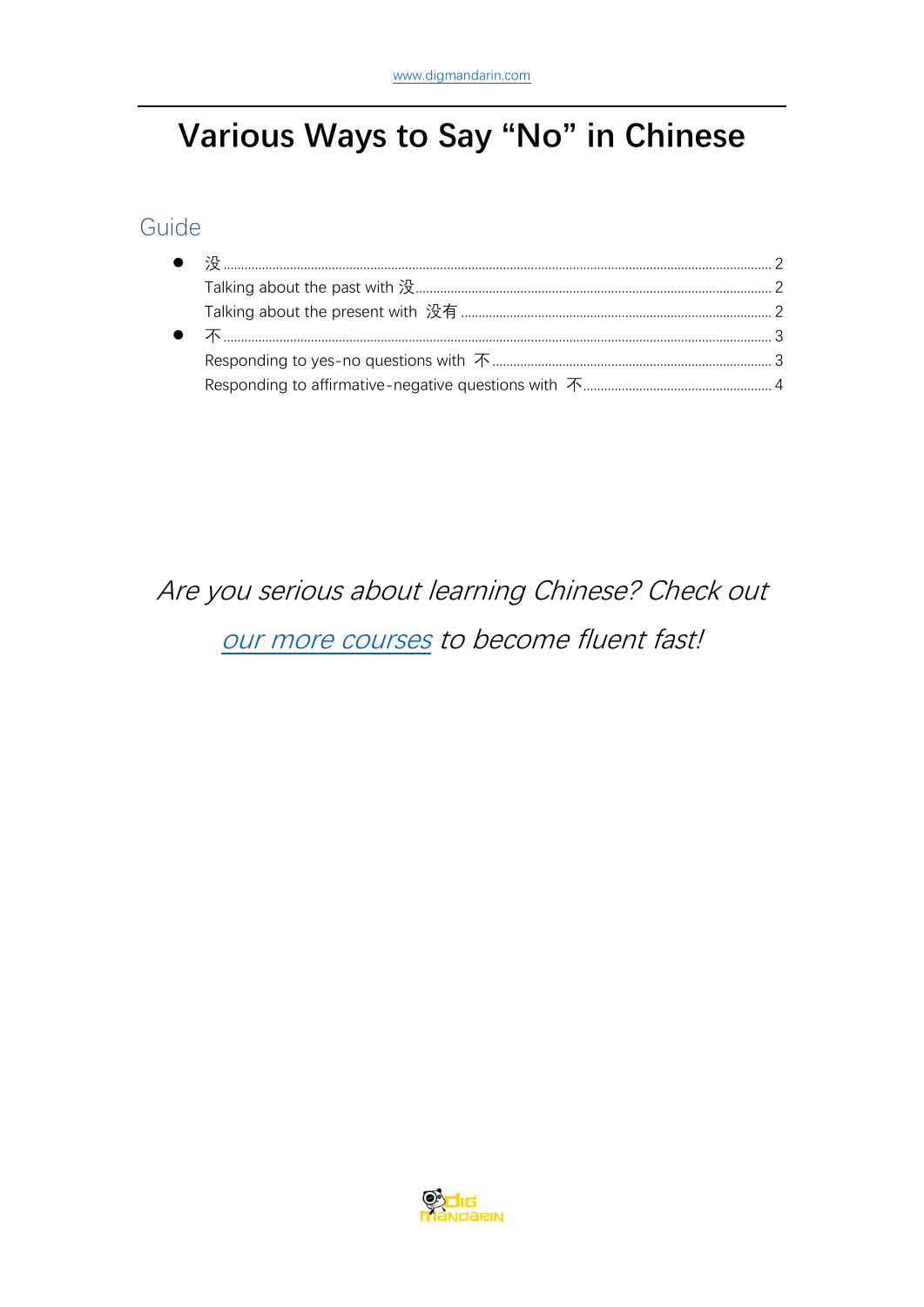<span id="page-1-0"></span>

## <span id="page-1-1"></span>**Talking about the past with 没**

没 (méi) is used when talking about the past. Adverbials related to time, such as yesterday, last month, before, or once long ago, can be used with 没 to indicate when something didn't happen in the past. Keep in mind that in Chinese you need to add the negation, in this case 没, to the main verb for it to make sense. e.g.

<sup>A</sup>:你早上吃东西了吗? (Nǐ zǎoshang chī dōngxi le ma?) Have you eaten anything this morning? <sup>B</sup>:我没吃呢。(Wǒ méi chī ne.) No, I haven't.

<sup>A</sup>:你昨天去学校了吗?(Nǐ zuótiān qù xuéxiàole ma?) Did you go to school yesterday? <sup>B</sup>:我没去。(Wǒ méi qù.) No, I didn't.

## <span id="page-1-2"></span>**Talking about the present with 没有**

Since 有 (yŏu) by itself means "have", 没有 (méiyŏu) means "to not have". 没有 can be used to say that you have not done something in the past, but it is also used to talk about the present or future to say that you don't have something according to the context, Such as:

A: 给我 <sup>100</sup> 块钱吧!(Gěi wǒ 100 kuài qián ba!) Give me 100 kuai! <sup>B</sup>:我没有钱。(Wǒ méiyǒu qián.) I don't have money.

<sup>A</sup>:明天你有时间和我吃饭吗?(Míngtiān nǐ yǒu shíjiān hé wǒ chīfàn ma?) Do you have time to eat with me tomorrow? <sup>B</sup>:明天我没有时间。(Míngtiān wǒ méiyǒu shíjiān.) I don't have time tomorrow.

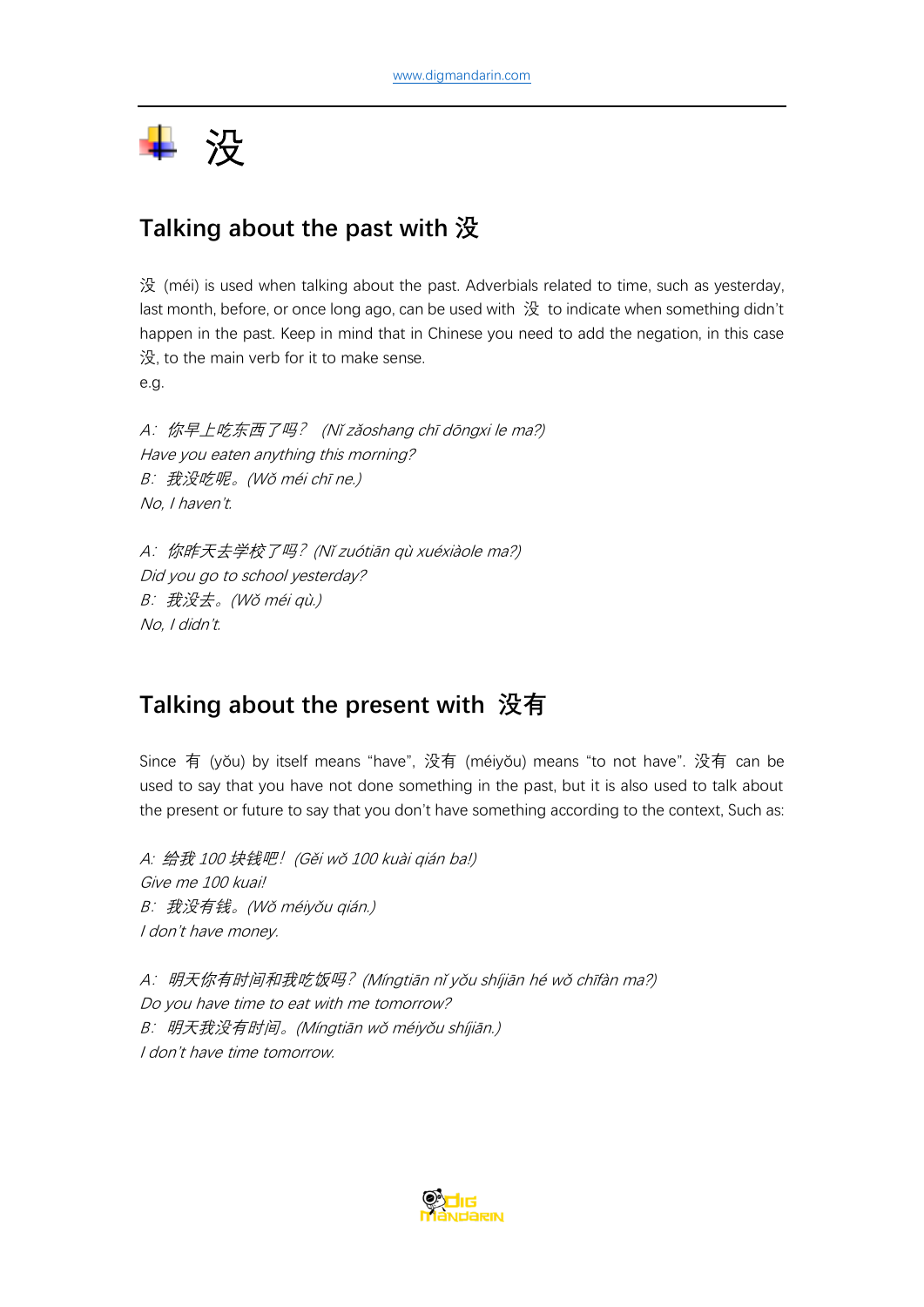# <span id="page-2-0"></span>—— 不

## <span id="page-2-1"></span>**Responding to yes-no questions with 不**

Yes-No questions are formed by placing the word "吗" at the end of a sentence, For example someone might ask you 你学中文吗? (Do you study Chinese?) If someone asks you a yesno question, and you want to say "no" in reply, you just need to add  $\bar{\mathrm{A}}$  to the main verb or adjective.

#### 不是

A: 你是他的女朋友吗?(Nǐ shì tā de nǚ péngyǒu ma?) Are you his girlfriend? B:不是。(Búshì.) No, I'm not.

#### 不要

<sup>A</sup>:你要吃东西吗?(N<sup>ǐ</sup> <sup>y</sup>ào ch<sup>ī</sup> <sup>d</sup>ōngxi ma?) Do you want to eat something?  $B: \overline{F} \overline{\mathcal{F}}$ 。(Bú yào.) No, I don't want to.

#### 不想

A: 你想睡觉吗? (Nǐ xiǎng shuìjiào ma?) Do you want to sleep? <sup>B</sup>:不想。(Bù xiǎng.) No, I don't want to.

#### 不能

A: 你能快一点吗?(N<sup>ǐ</sup> <sup>n</sup>éng kuài yīdiǎn ma?) Could you go faster? B: 不能。(Bù <sup>n</sup>éng.) No, I can't.



A: 你会游泳吗? (Nǐ huì yóuyǒng ma?) Can you swim?

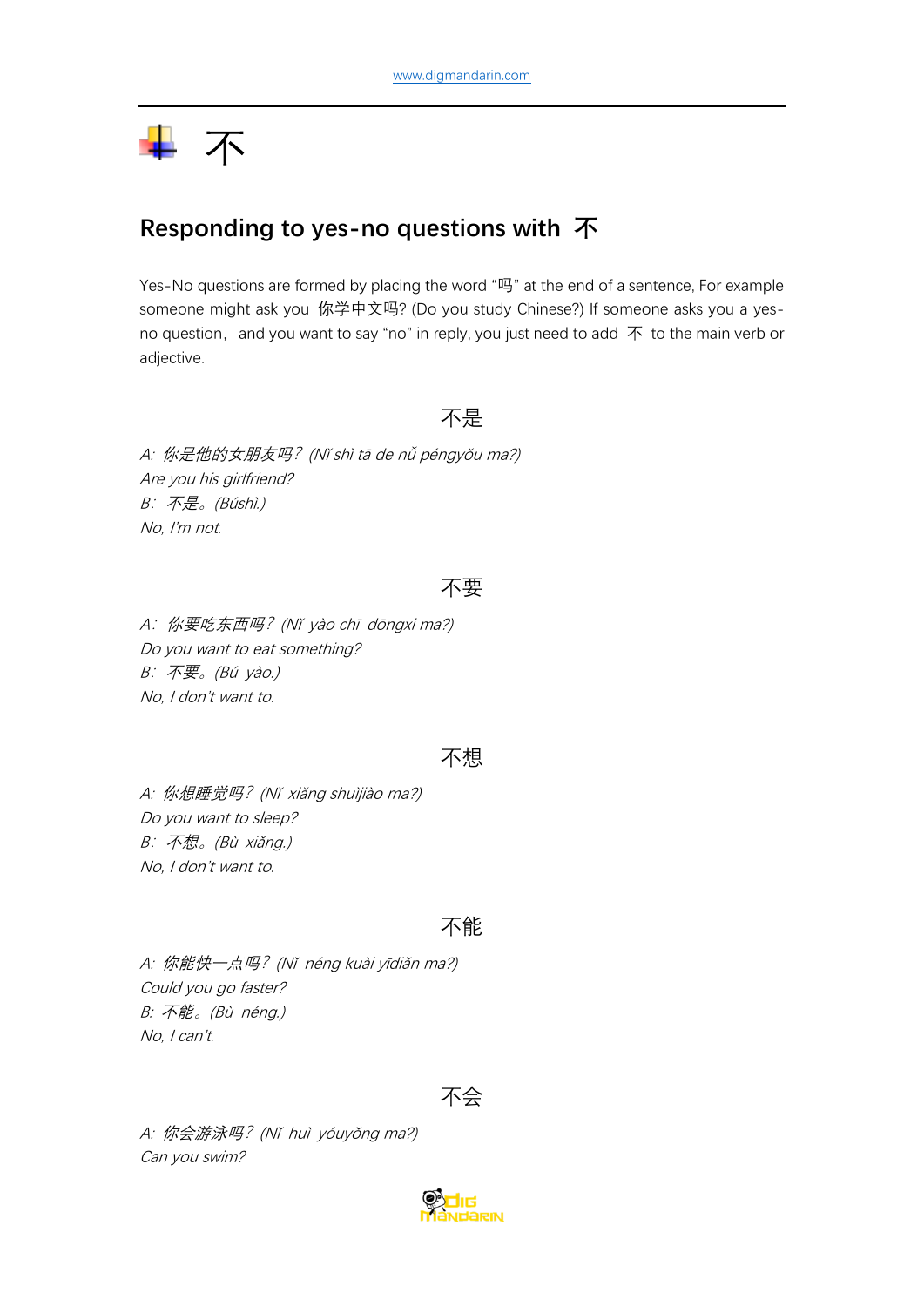B: 不会。(Bú huì.) No, I can't.

```
不可以
```
A: 你可以帮我吗?(N<sup>ǐ</sup> <sup>k</sup>ěy<sup>ǐ</sup> <sup>b</sup>āng wǒ ma?) Can you help me? B: 不可以。(Bù kěyǐ .) No, I can't.

## <span id="page-3-0"></span>**Responding to affirmative-negative questions with 不**

Similar to yes-no questions, when we expect someone to give a simple direct answer, we often use this affirmative-negative question structure, which looks like this:

```
Adj. + 不 + Adj.
```
## **Verb + 不 + Verb**

So if you'd like to just reply "no" to a question like this, it's very simple, you can just say

不 + Adj. / Verb

For example A: 你们今天累不累? (Nǐmen jīntiān lèi b<sup>ú</sup> <sup>l</sup>èi? ) Are you tired or not today? B: 不累。(Bú lèi.) Not tired.

A: 你家离公园远不远?(N<sup>ǐ</sup> ji<sup>ā</sup> <sup>l</sup><sup>í</sup> <sup>g</sup>ōngyuán yuǎn b<sup>ù</sup> yuǎn?) Is your home far away from the park or not? <sup>B</sup>:不远。(Bù yuǎn) No, not far.

A: 我这么走, 对不对? (Wǒ zhème zǒu, duì búduì?) I go in this way, right? B: 不对。(Bú duì) Not right.

A: 我不学习汉语了, 行不行? (Wǒ bù xuéxí hànyǔ le, xíng bùxíng?) Is it okay if I don't learn Chinese? B: 不行. (Bù <sup>x</sup>íng.) No, it's not okay.